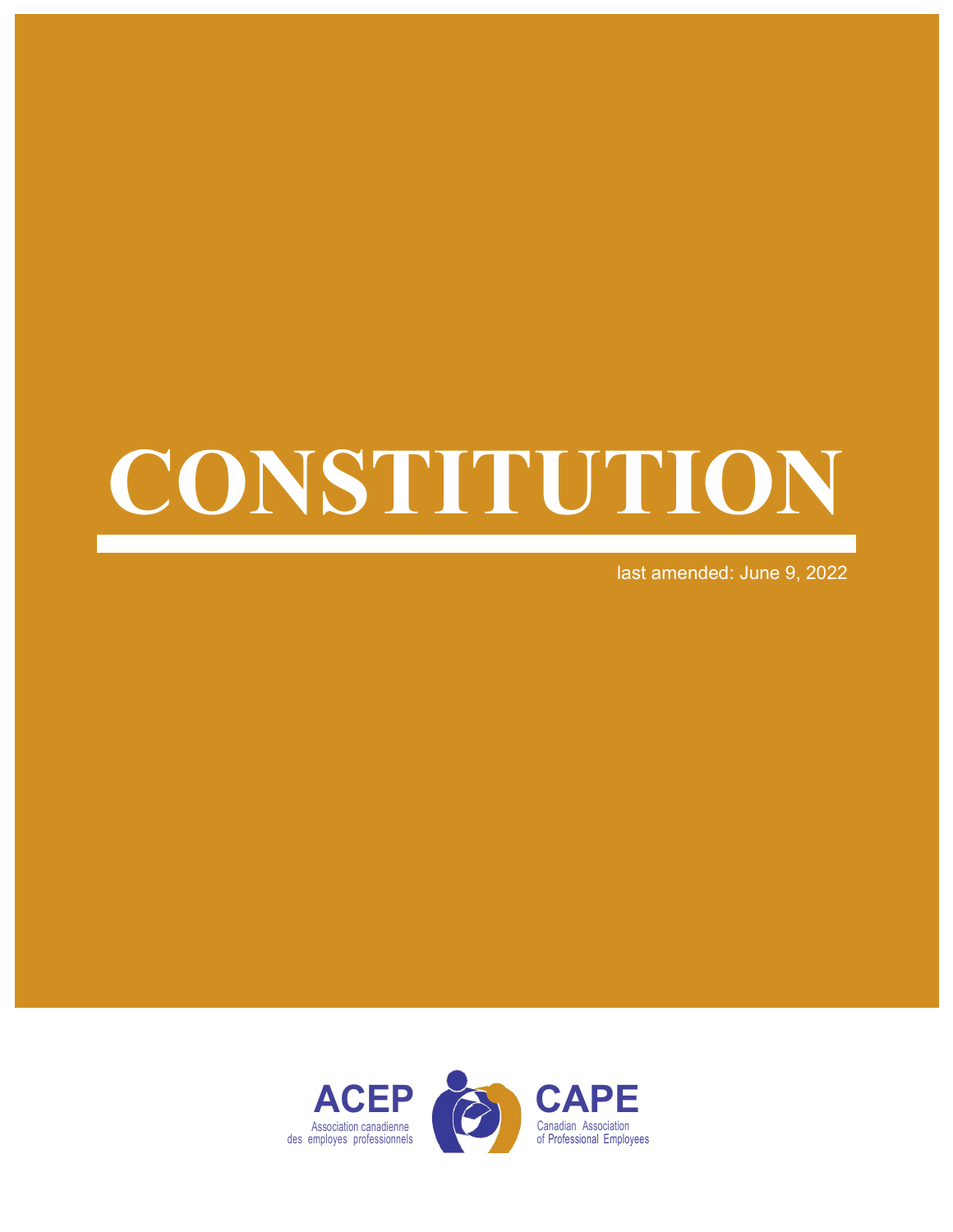# **CONTENTS**

| 1. |                                                                                  |   |  |
|----|----------------------------------------------------------------------------------|---|--|
| 2. |                                                                                  |   |  |
| 3. |                                                                                  |   |  |
| 4. |                                                                                  |   |  |
| 5. |                                                                                  |   |  |
| 6. |                                                                                  |   |  |
| 7. |                                                                                  |   |  |
| 8. |                                                                                  |   |  |
| 9. |                                                                                  |   |  |
|    |                                                                                  |   |  |
|    | 11. Duties and responsibilities of members of the National Executive Committee 9 |   |  |
|    |                                                                                  |   |  |
|    |                                                                                  |   |  |
|    |                                                                                  |   |  |
|    |                                                                                  |   |  |
|    |                                                                                  |   |  |
|    |                                                                                  |   |  |
|    |                                                                                  |   |  |
|    |                                                                                  |   |  |
|    |                                                                                  |   |  |
|    |                                                                                  |   |  |
|    |                                                                                  |   |  |
|    |                                                                                  | 2 |  |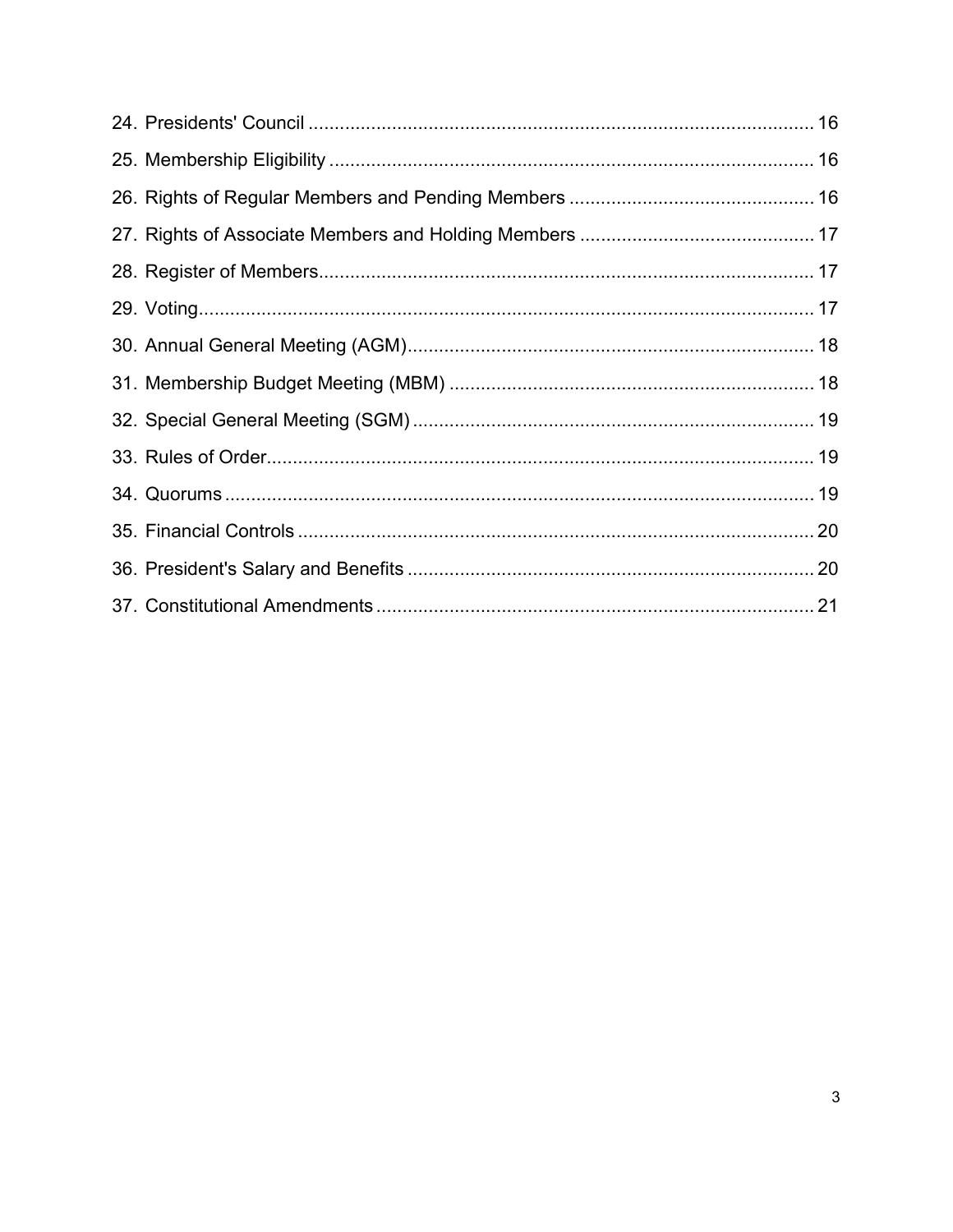# **DEFINITIONS**

- a) "Day" means a calendar day unless otherwise specified
- b) "Member" means all categories of membership.
- c) "National Capital Region" as defined in the National Capital Act.
- d) "Bargaining Agent" means Association and Association means bargaining agent.
- e) "Regular Member" any member of a bargaining unit for which the Association is, or becomes, the bargaining agent and who has applied for Regular Membership in the Association.
- f) "Associate Member" all former Regular Members and former employees of the Association and who have applied for Associate Membership in the Association.
- g) "Holding Member" all persons for whom the Association undertakes to organize a bargaining unit and who have applied for Holding Membership in the Association. Upon certification, Holding Member shall become Regular Member in accordance with the provisions of this Constitution.
- h) "Pending Member" all persons for whom the Association has received an application form to be a Regular Member but whose dues have not yet been remitted.
- i) "Director" means a member occupying a position on the NEC, other than the President and Vice-Presidents.
- j) "NEC" means the National Executive Committee of the Association.
- k) "EC group" refers to the combined ES and Sl bargaining units.
- l) "LoP" refers to the Research Officers and Research Assistants bargaining unit at the Library of Parliament.
- m) "EC/LoP/OPBO" refers to the group of bargaining units composed of the founding community made up of members of the EC bargaining unit and of the LoP bargaining unit, and since May 24, 2018, the members of the OPBO bargaining unit.
- n) "Agency" means Separate Employer.
- o) "Management"- means the management staff, including the President
- p) "Local Leadership"- The members of Executive Committee Locals and all Stewards.
- q) "Local Leadership Council"- Body composed of members of Executive Committees of Locals and all Stewards.
- r) "OPBO Group" refers to the OPBO bargaining unit.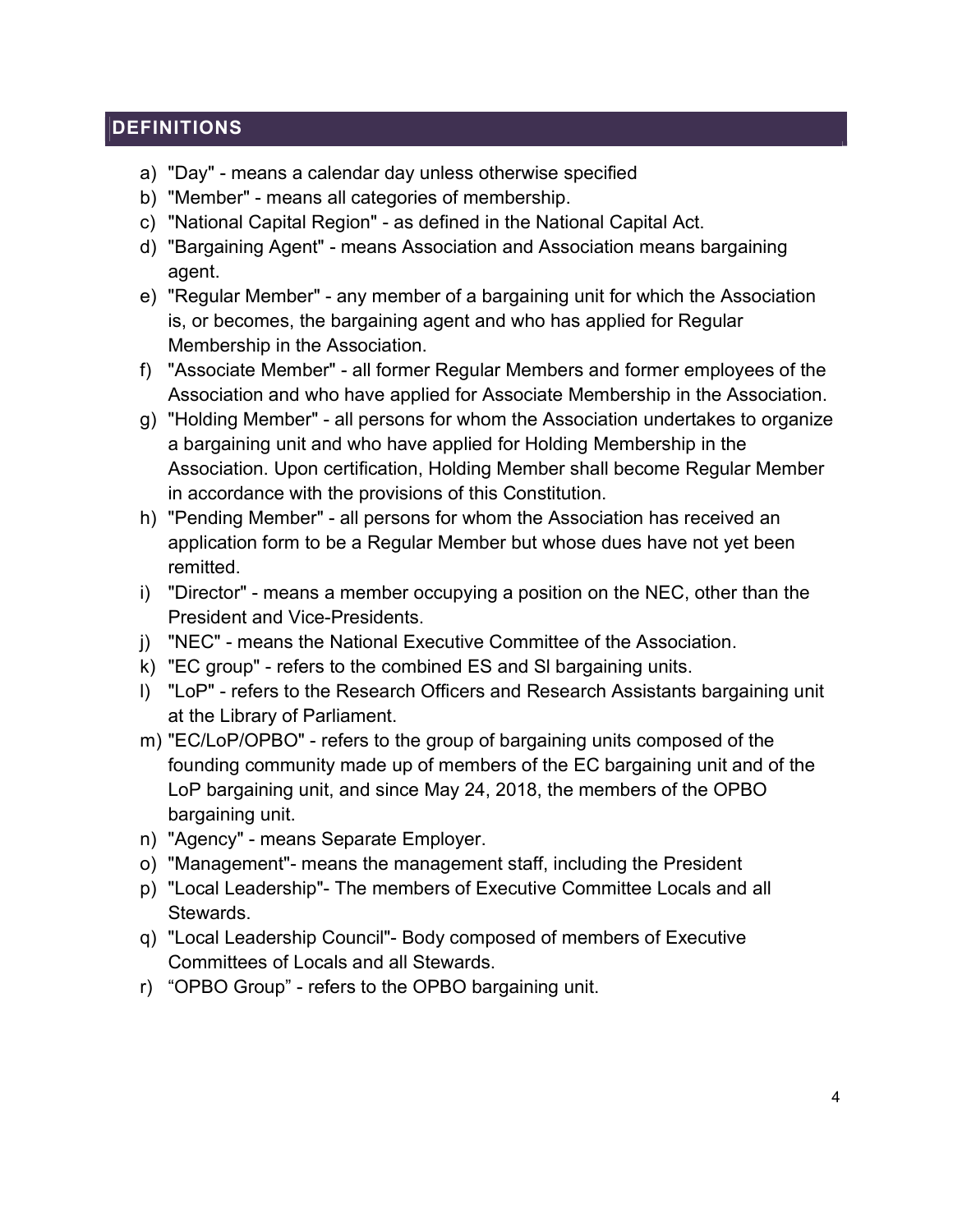#### PREAMBLE

We the membership have formed this Association to enhance the profile and increase the visibility of our knowledge-based professional work. We shall respect the autonomy of individual groups with regards to collective bargaining. We shall maintain a high level of services, in a financially efficient manner. We shall respect democratic principles. We shall ensure that our Association is a fully bilingual organization, both in services provided to its members and in its major bodies. We shall speak with one voice while recognizing the specific character of each individual group.

#### 1. NAME

1.1 The name of the Association shall be in English, Canadian Association of Professional Employees (officially abbreviated as CAPE); in French, L 'Association canadienne des employés professionnels (officially abbreviated as ACEP); hereinafter referred to as "The Association".

#### 2. HEADQUARTERS

2.1 The Headquarters of the Association shall be in the National Capital Region.

# 3. OBJECTIVES

The objectives of the Association are to:

- 3.1 Organize and represent professional employees.
- 3.2 Unite in a democratic organization employees who are members of bargaining units for which the Association is, becomes or applies to become their bargaining agent.
- 3.3 Serve all persons identified in clause 3.2 as their Bargaining Agent.
- 3.4 Obtain the best achievable levels of compensation, and terms and conditions of employment for all its members.
- 3.5 Promote and protect the rights and interests of members in matters related to their employment and their relationship with their employer.
- 3.6 Provide a high standard of professional and administrative services to all its members.
- 3.7 Officially represent members in employment and labour relations matters that are the object of consultation or discussion with an employer.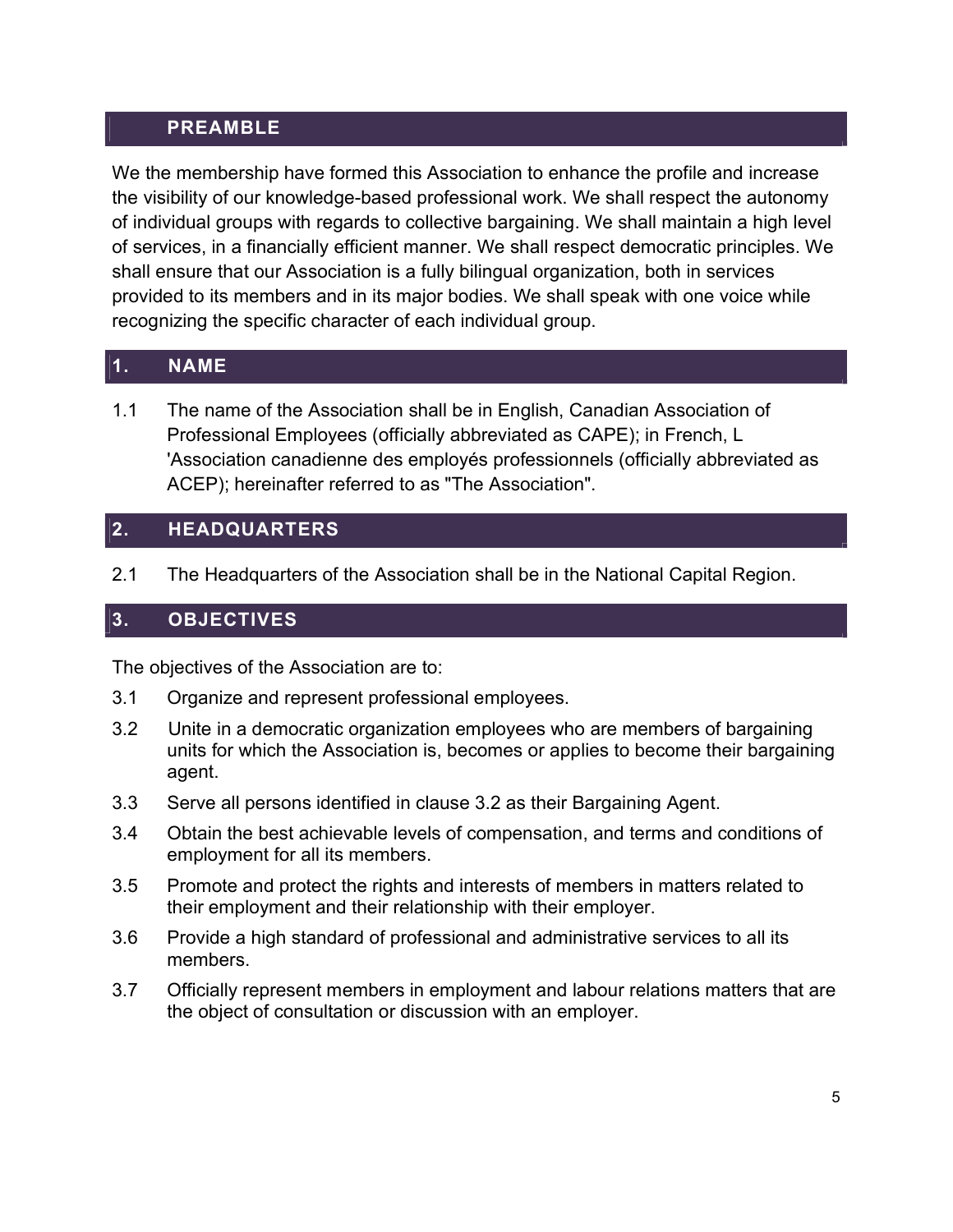# 4. OFFICIAL LANGUAGES

- 4.1 The Association shall communicate with an individual member in the official language of the member's choice.
- 4.2 All meetings of the National Executive Committee, Local Leadership Council, Presidents' Council and all general-membership meetings of the Association shall provide interpretation services. A meeting of a bargaining unit to discuss a tentative agreement shall provide interpretation services. All documents for such meetings shall be in both official languages.
- 4.3 A local may request from the national office interpretation services for a meeting, as well as the production of agenda and notices in both official languages.
- 4.4 The Association fosters the use of both official languages in the operations of its National Office.

#### 5. POWERS OF THE ASSOCIATION

The Association shall have the power to:

- 5.1 Carry out its purposes and exercise any of the rights or authority granted by law.
- 5.2 Establish eligibility requirements and procedures governing the admission of members, and to grant or refuse membership according to its Constitution.
- 5.3 Bargain collectively for any bargaining unit for which the Association is the certified bargaining agent.
- 5.4 Sign, through a collective bargaining committee, collective agreements reached through collective bargaining and, where necessary, any other related lawful procedures.
- 5.5 Assist and seek redress for members who are aggrieved in their employment or in their relationship with their employer, and secure for them their rights under any legislation affecting their employment or their status as employee.
- 5.6 Cooperate, be engaged with and partner with other unions, bargaining agents and/or labour organizations, on issues of interest to CAPE members.
- 5.7 Affiliate or merge, subject to the provisions of this Constitution, with other unions, bargaining units or labour organizations.
- 5.8 Acquire and hold real property, and sell, lease, or otherwise dispose of it, for the benefit of the Association.
- 5.9 Purchase or lease equipment, and arrange for services, as required for the functioning of the Association.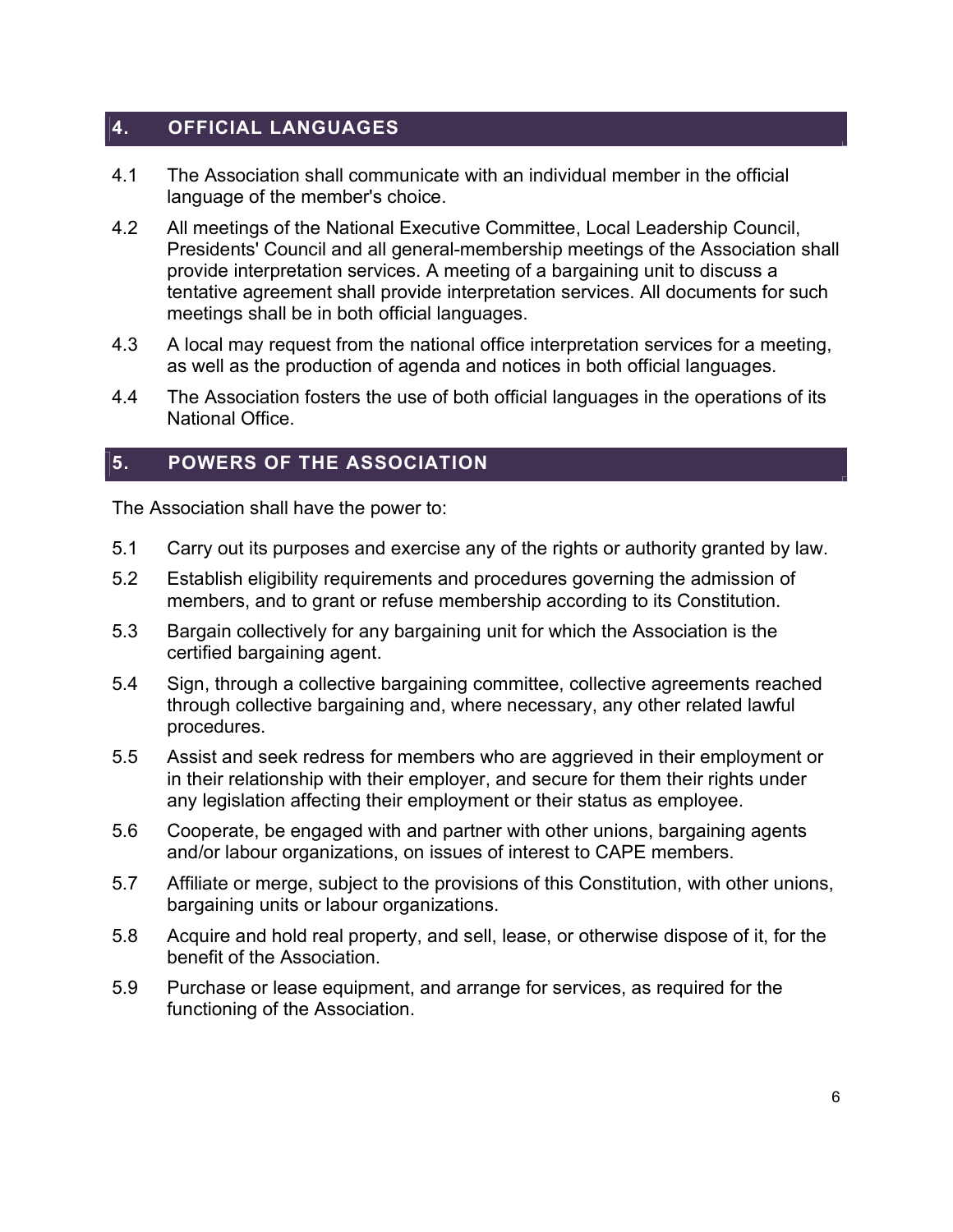- 5.10 Borrow money for Association purposes, and mortgage or charge property of the Association as security for monies borrowed, to a maximum of 5% of the Association's annual revenues, unless otherwise authorized by the Membership.
- 5.11 Invest money of the Association in securities in which trustees are permitted by law to invest.
- 5.12 Provide access to group benefits plans (including insurances) to the members and employees of the Association.
- 5.13 Set dues, subject to membership approval and receive monies as payment for those dues.
- 5.14 Incorporate, as required, in order to carry out Association business and protect the financial interests of the membership.
- 5.15 Bargain collectively and enter into a collective agreement with the bargaining agent(s) representing staff of the Association.
- 5.16 Enter into contractual obligations with the management of the Association.
- 5.17 Undertake other matters for the benefit and welfare of the members and employees of the Association, and serve the objectives of the Association or the ongoing management of the Association, subject to restrictions on expenditures and actions, as outlined in the Constitution and By-Laws.

# 6. POWERS OF THE NATIONAL EXECUTIVE COMMITTEE (NEC)

- 6.1 All powers of the Association shall be vested in the NEC subject to restrictions and conditions specified in this Constitution and By-Laws.
- 6.2 Govern the Association by establishing objectives, guidelines, policies, and By-Laws.
- 6.3 Approve the establishment of Locals and approve stewards where there are no Locals.
- 6.4 Inform the employer which members are the local representatives of the Association.
- 6.5 Delegate authority as required.
- 6.6 Discipline or expel members in accordance with this Constitution and By-Laws.
- 6.7 Approve organizational changes to the National Office to provide membership with cost-effective and efficient quality services.
- 6.8 Appoint a Vice-President to preside at meetings of the Association during a temporary absence of the President.
- 6.9 Fill its vacancies as prescribed by Article 21.
- 6.10 Approve the application for representation made by any professional union or bargaining unit as prescribed by Article 7.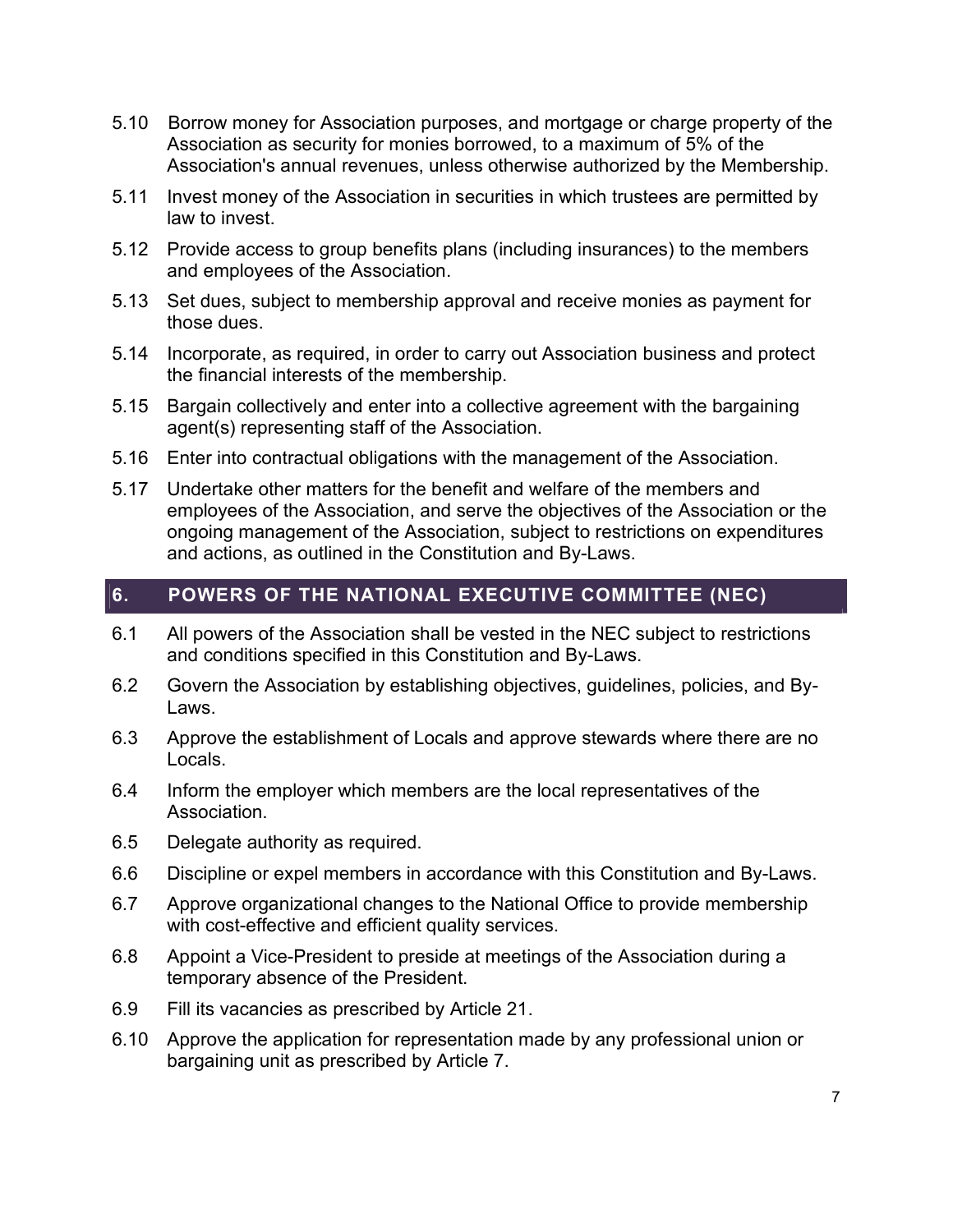- 6.11 Approve all extraordinary non-budgeted expenditures.
- 6.12 Review and provide guidance to the Collective Bargaining Committees on the overall bargaining strategy.

#### 7. APPLICATION FOR REPRESENTATION

- 7.1 The NEC may approve the application for representation made by any professional union or bargaining unit of less than 1000 members.
- 7.2 The NEC shall review the application for representation made by any professional union or bargaining unit of more than 1000 members. Should the NEC approve it, they shall submit the application to the membership for a vote.
- 7.3 With respect to clauses 7.1 and 7.2, the criteria used for reviewing an application for representation shall include the community of interests, bargaining history, the Association's ability to represent and provide services, and the financial impact on the Association.

#### 8. COMPOSITION OF THE NEC

- 8.1 The NEC includes voting members and non-voting members.
- 8.2 The voting members are: the President, the EC/LoP/OPBO Vice-President, the TR Vice- President and a Vice-President for any other bargaining unit of 1,000 individuals or more, and Directors.
- 8.3 The Association's management, exclusive of the President, are non-voting members of the NEC.
- 8.4 A bargaining unit shall have a Director position for each 1,000 individuals or part thereof.
- 8.5 Notwithstanding clause 8.4, the number of Directors from the EC bargaining unit shall not be less than 8 and the number of Directors from the TR bargaining unit shall not be less than 2.
- 8.6 The number of Directors shall be revised based on the size of the bargaining unit as at the fiscal year end of the Association.

#### 9. PRESIDENT'S DUTIES AND AUTHORITIES

The presidency shall be a full-time paid position. The President shall have the authority to:

- 9.1 Officially represent the Association.
- 9.2 Negotiate collective agreements for members of the Association.
- 9.3 Interpret the Constitution.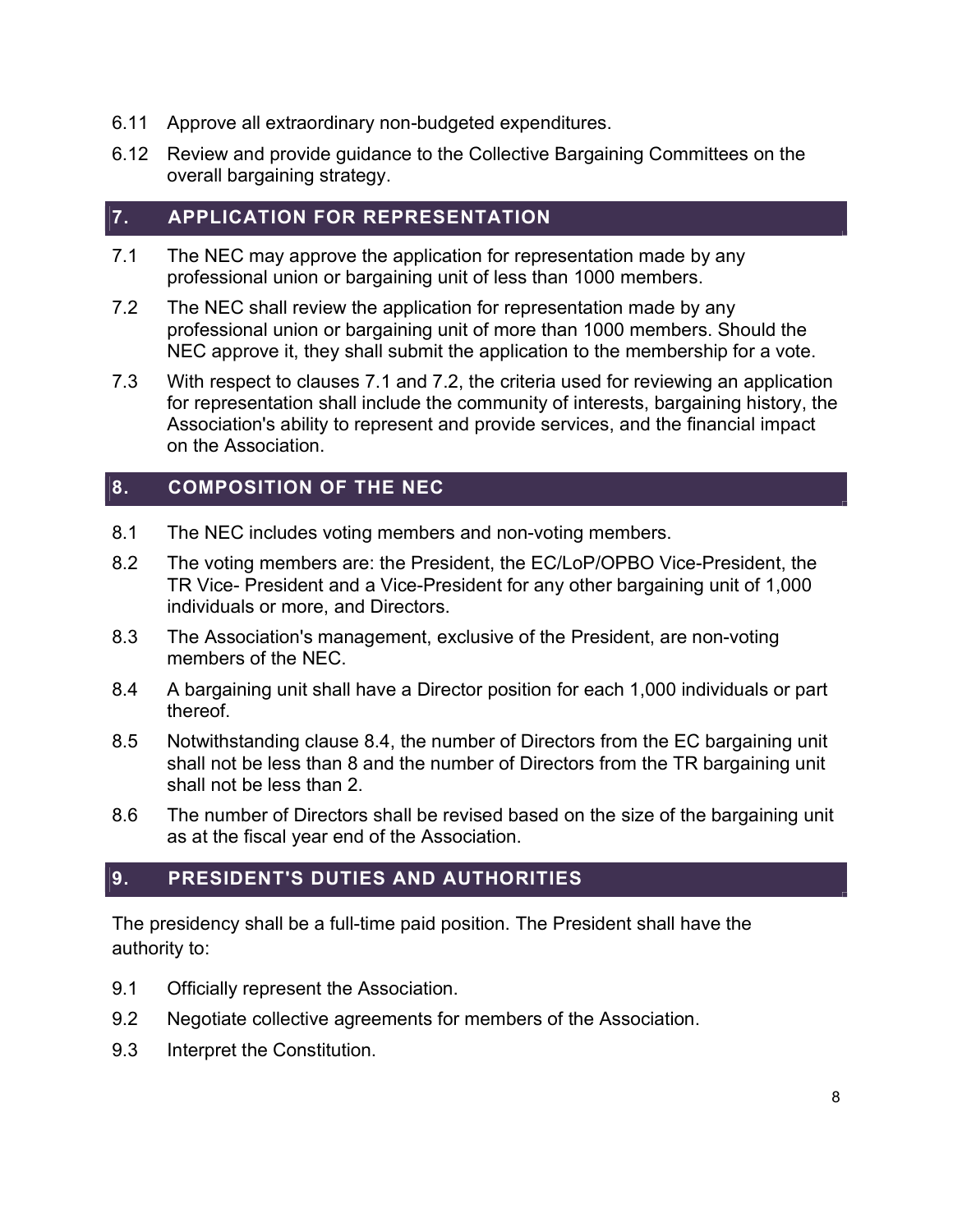- 9.4 Refer constitutional and legal matters to counsel for review and advice.
- 9.5 Preside at all meetings of the National Executive Committee (NEC), Local Leadership Council, Presidents' Council and all general meetings of the Association including the Annual General Meeting (AGM) and the Membership Budget Meeting (MBM).
- 9.6 Ensure that the Constitution, By-Laws, objectives, guidelines and policies of the Association and NEC are carried out.
- 9.7 Call meetings of the Association as required by the Constitution.
- 9.8 Report to the NEC, Local leadership, and membership concerning the affairs of the Association.
- 9.9 Direct the national operations of the Association.
- 9.10 Contract for the services of the Association's management.
- 9.11 Perform the duties recognized to be within the authority of a presiding officer.
- 9.12 Delegate authority to the Vice-Presidents, Executive Committee members, or management of the Association, as required.
- 9.13 Take necessary measures in order to ensure that a disruptive member leaves a meeting of the NEC or a membership meeting. The business of the meeting is suspended until the member has left.

#### 10. DUTIES AND AUTHORITIES OF THE VICE-PRESIDENTS

- 10.1 Upon request of the NEC, perform the duties generally recognized to be within the authority of a presiding officer in the event of the President's temporary absence.
- 10.2 Attend meetings of the Local Leadership Council, all general meetings of the Association and the NEC including the AGM and the MBM.
- 10.3 Perform such other duties as may be assigned by the President or by the NEC.
- 10.4 Participate in the work of the Finance Committee and of other committees as requested by the NEC.

# 11. DUTIES AND RESPONSIBILITIES OF MEMBERS OF THE NATIONAL EXECUTIVE COMMITTEE

- 11.1 Attend all meetings of the NEC.
- 11.2 Attend the Annual General Meeting, any Special General Meeting, Local Leaders Meetings and Membership Budget Meetings.
- 11.3 Participate on at least one NEC sub-committee.
- 11.4 Attend all meetings of the NEC sub-committee of which they are a member.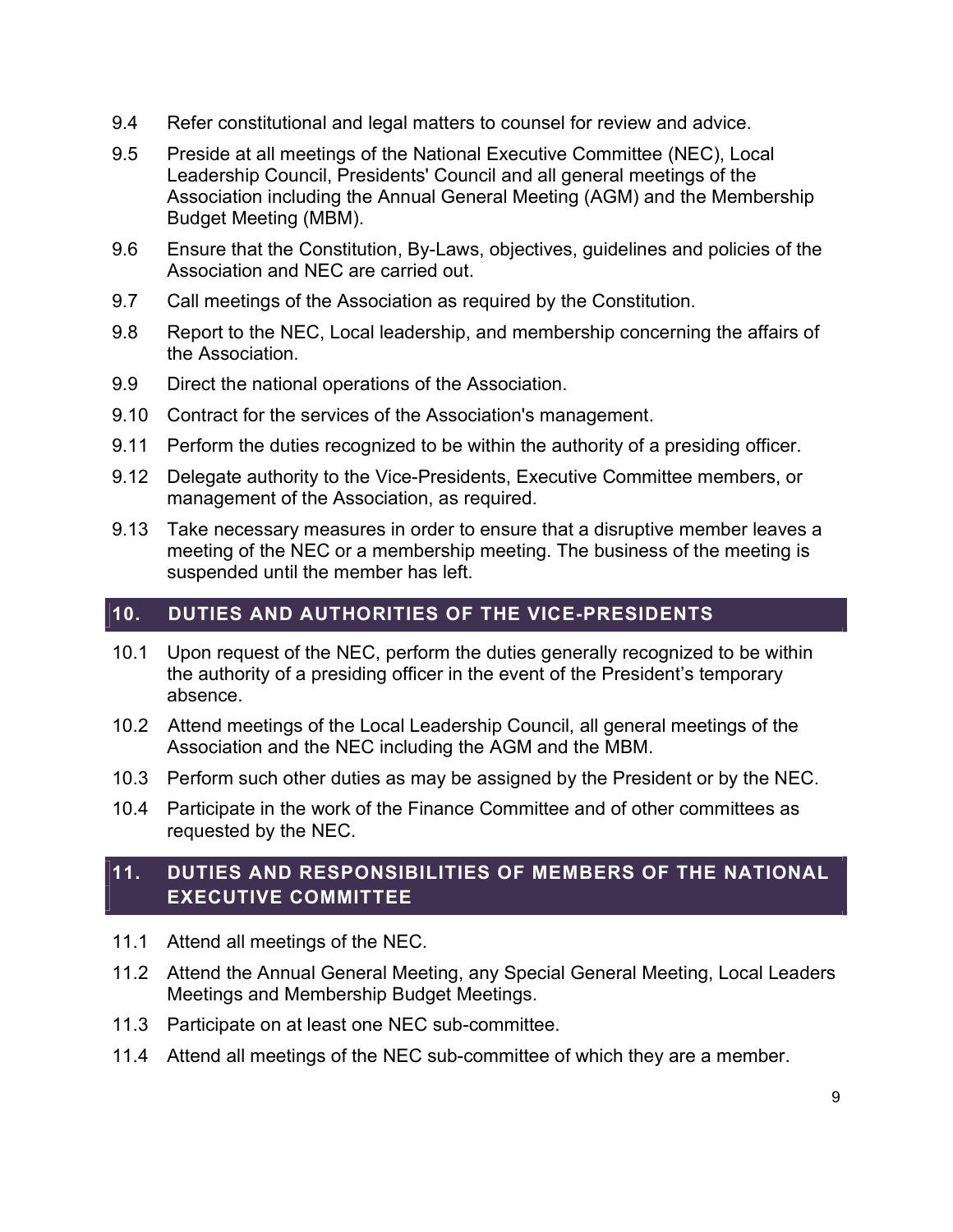- 11.5 Perform such duties as may be assigned by the President or the NEC.
- 11.6 Support the work of the NEC by volunteering when a call for NEC volunteers is issued.
- 11.7 All members of the NEC are elected and represent the Association at large and not a segregated constituency.
- 11.8 All members of the NEC shall uphold all decisions of the NEC.

#### 12. SUB-COMMITTEES OF THE NATIONAL EXECUTIVE COMMITTEE

- 12.1 The NEC may establish sub-committees for the purpose of providing recommendations and advice.
- 12.2 The NEC shall approve the terms of reference of a sub-committee.
- 12.3 The President shall be an ex-officio member of all sub-committees, except for the Elections and Resolutions Committee.
	- 12.3.1 No sitting member of the National Executive Committee shall be a member of the Elections and Resolutions Committee, the Audit Committee, or any similar oversight committee established by the National Executive Committee.
- 12.4 The management and staff of the Association shall provide services to subcommittees as requested.
- 12.5 The members of sub-committees are selected, and may be removed for cause, by the NEC.
- 12.6 Regular and Pending Members of the Association may volunteer and be eligible for membership on a sub-committee.
- 12.7 The members of each sub-committee shall choose their chairperson.
- 12.8 Notwithstanding clause 12.7, the Finance Committee shall be chaired by a member of the NEC.
- 12.9 The chairperson of a sub-committee has the authority to take necessary measures in order to ensure that a disruptive member leaves the meeting. The business is suspended until the member has left.

#### 13. FINANCE COMMITTEE

- 13.1 There shall be a Finance Committee of at least five members.
- 13.2 The President and Vice-Presidents are members of the Finance Committee.
- 13.3 The Finance Committee will maintain control of the finances of the Association in the interest of the members by: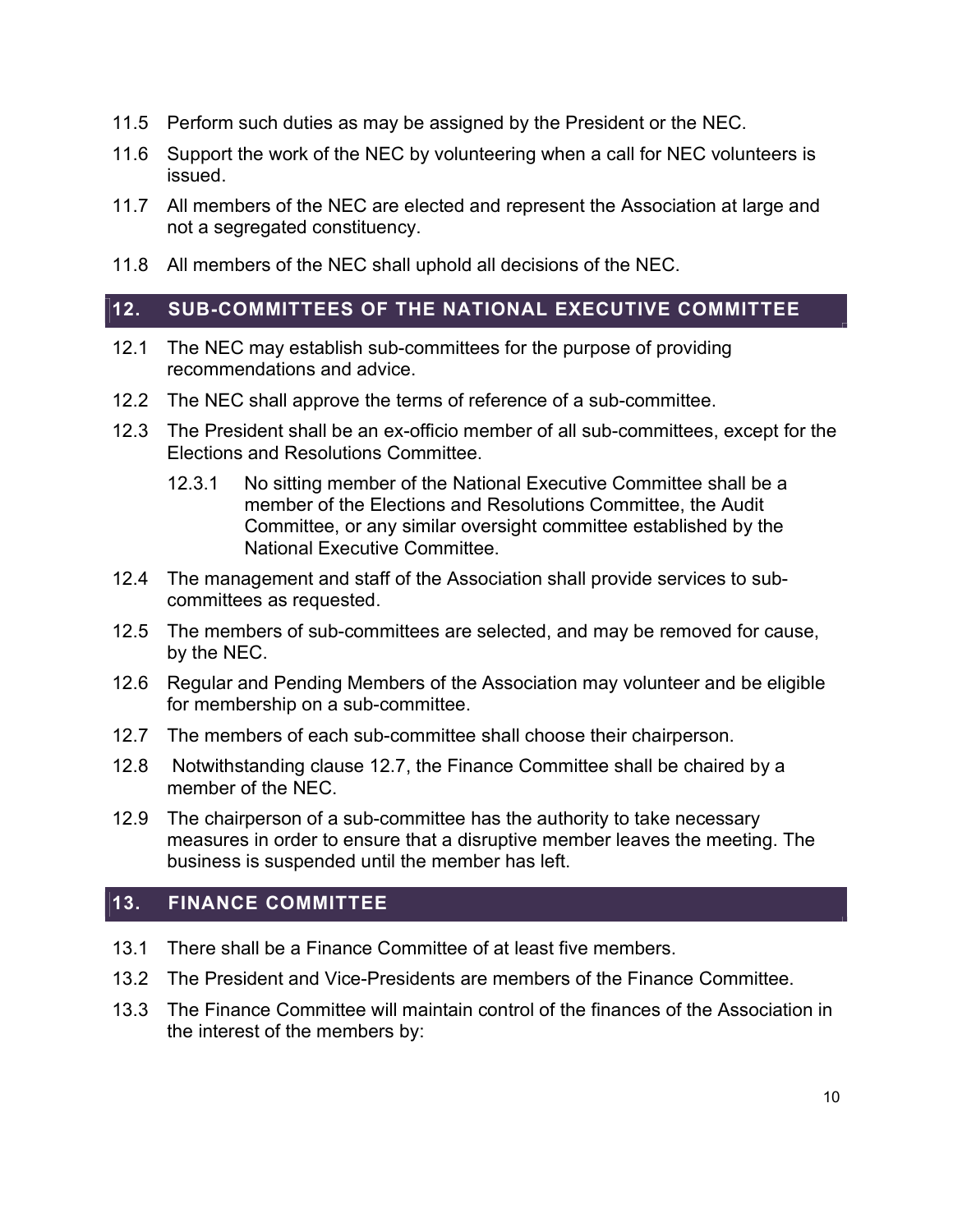- 13.3.1 preparing an annual budget on behalf of the NEC for presentation at the Annual General Meeting;
- 13.3.2 regularly reviewing the expenditures, revenues, assets and liabilities of the Association;
- 13.3.3 comparing expenditures to the annual budget;
- 13.3.4 recommending to the NEC expenditures for unanticipated events and contingency spending;
- 13.3.5 generating optimum revenues for the Association;
- 13.3.6 review the budget process every three years, or sooner, if warranted.

#### 14. COLLECTIVE BARGAINING COMMITTEES

- 14.1 A Collective Bargaining Committee shall be formed for each bargaining unit represented by the Association.
- 14.2 The members of the Collective Bargaining Committee shall be chosen in accordance with the procedure set out in the By-Laws.
- 14.3 The Collective Bargaining Committee shall prepare demands, issues or proposals, and shall nominate a Negotiating Team from among its members.
- 14.4 A tentative agreement reached by the Employer and by the Negotiating Team, and accepted by the Collective Bargaining Committee, shall be submitted to the NEC for information purposes and to the members of the bargaining unit for a vote.
- 14.5 The Collective Bargaining Team shall sign no collective agreement until its terms have been ratified by a vote of the bargaining unit.
- 14.6 Upon recommendation from the appropriate Collective Bargaining Committee, the NEC may ratify Memorandums of Understanding and National Joint Council Directives on behalf of the membership.
- 14.7 Notwithstanding clause 14.6, the financial incentive plan for the TR group shall be approved by the TR Collective Bargaining Committee.
- 14.8 Except with respect to clause 14.4, the NEC may modify Article 14 when collective bargaining has been suspended in whole or in part.

# 15. ELECTIONS AND RESOLUTIONS COMMITTEE

- 15.1 The NEC shall endeavour to appoint an Elections and Resolutions Committee, with at least one Regular or Pending member from each bargaining unit, based on the availability of candidates that have volunteered for these positions.
- 15.2 No member of the current Elections and Resolutions Committee shall be eligible, in the current election year, to stand as a candidate for election to any position on the NEC, to support a candidate's nomination paper, to volunteer as a scrutineer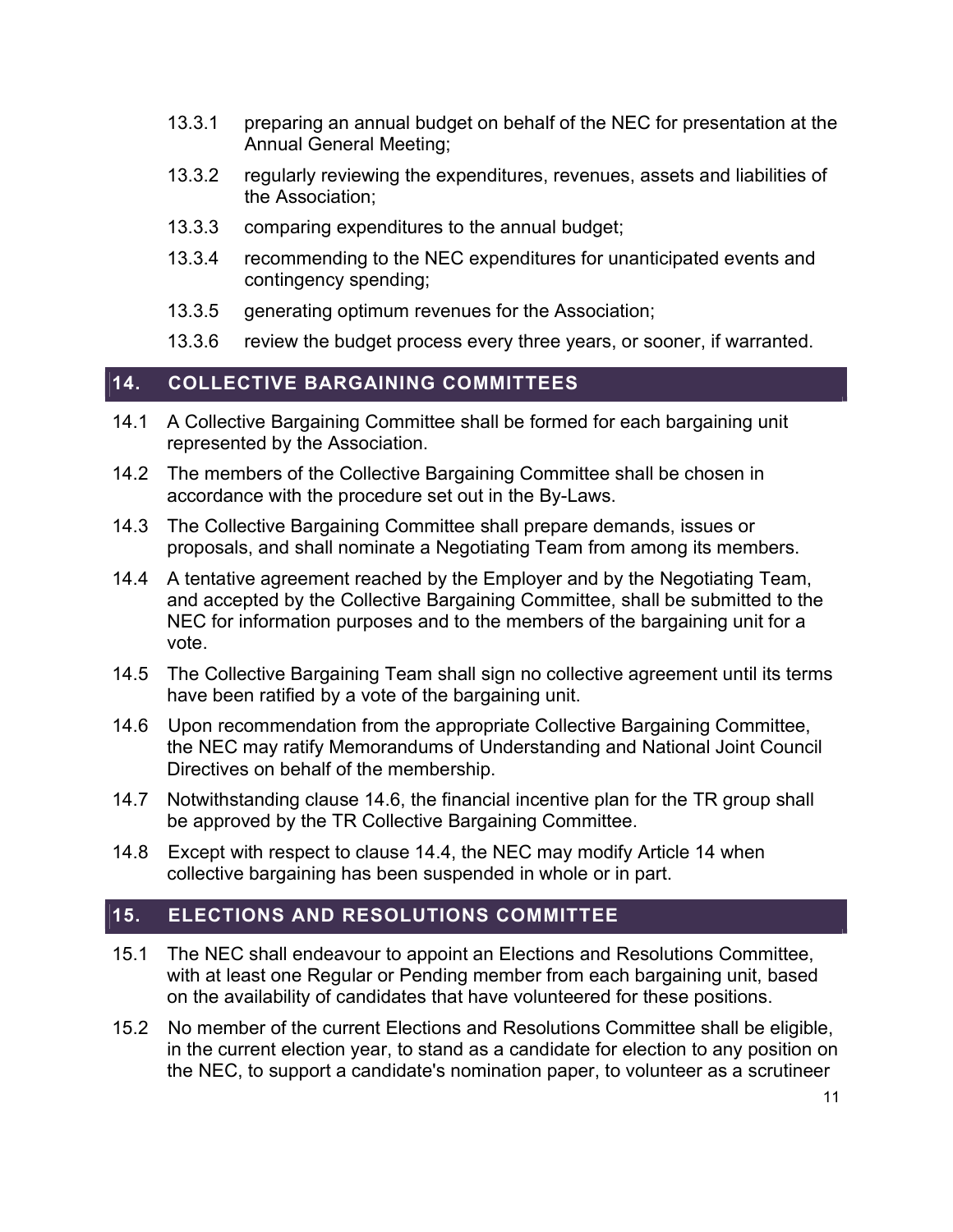for a candidate, or to support a candidate in any other way. Committee members retain their right to vote.

- 15.3 Subject to the By-Laws, the Elections and Resolutions Committee shall organize and oversee all election and voting processes, with the exception of the ratification of tentative agreements.
- 15.4 The Elections and Resolutions Committee shall send a call for nominations for candidates for the NEC no later than June 1, in an election year.
- 15.5 The Elections and Resolutions Committee shall ensure all nominations and campaign material conform to the Association's By-Laws.
- 15.6 The Elections and Resolutions Committee shall have the authority to reject late or improperly completed nomination forms and related campaign material.
- 15.7 The Elections and Resolutions Committee shall have the authority to count all ballots and to reject an improperly completed ballot.
- 15.8 On referral by the Elections and Resolutions Committee, as specified in the By-Laws, the Association shall on behalf of candidates for elected office, distribute campaign material.
- 15.9 On referral by the Elections and Resolutions Committee, as specified in the By-Laws, the Association shall distribute material in support of or against a resolution.

#### 16. AUDIT COMMITTEE

- 16.1 The NEC shall endeavour to appoint an Audit Committee, with at least one Regular or Pending member from each bargaining unit, based on the availability of candidates that have volunteered for these positions.
- 16.2 No member of the National Executive Committee shall be eligible to service on the Audit Committee.
- 16.3 The Audit Committee shall review year-end financial statements prepared by the Finance Committee and the Auditor for the NEC's approval.

#### 17. RESOLUTIONS

- 17.1 All resolutions must be consistent with this Constitution and By-Laws.
- 17.2 With the exception of Article 14, any resolution which deals with collective bargaining shall be referred to the appropriate bargaining committee and shall not be the subject of a general membership resolution.
- 17.3 Resolutions may not propose changes to the Constitution and/or By-Laws. Refer to By- Law 13 for the process to amend the Constitution and refer to Article 18.2 for the By- Law process.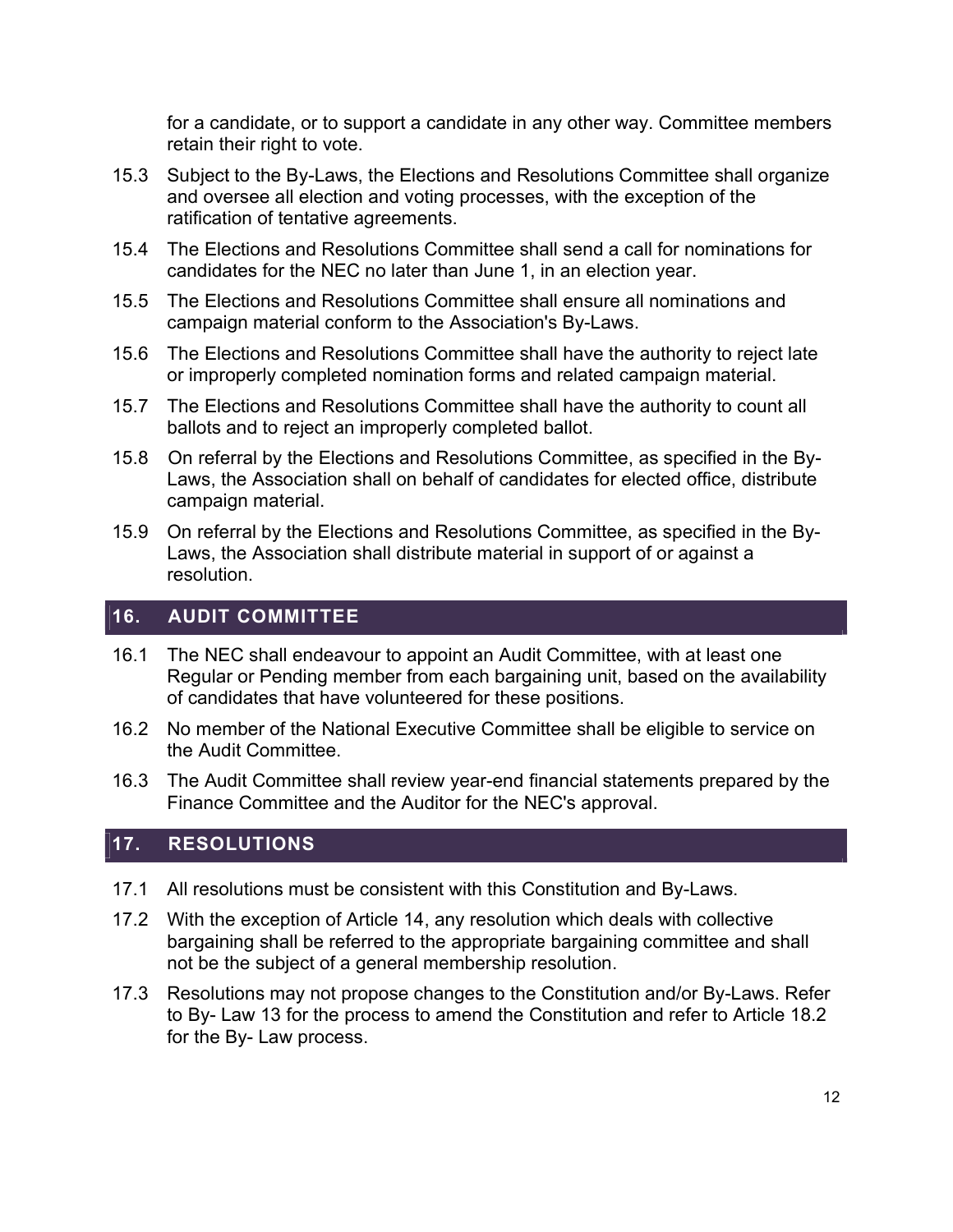# 18. BY-LAWS

- 18.1 The NEC shall create By-Laws referred to in this Constitution within 90 working days of the adoption of this Constitution.
- 18.2 Any Regular or Pending member, or Local, may propose a By-Law for consideration and adoption by the NEC by submitting a written proposal. These proposals shall be considered at a regular monthly meeting of the NEC.
- 18.3 All By-Laws adopted by the NEC shall immediately come into effect except for amendments to the Elections By-Laws, which shall come into effect on March 31, when the Elections process is deemed to begin.
- 18.4 Within a year of their adoption by the NEC, all By-Laws shall be submitted to the general membership for a vote. Only By-Laws approved by the membership shall remain in effect.

#### 19. ELECTIONS AND TERMS OF OFFICE

- 19.1 In an election, a candidate shall only seek one position on the NEC.
- 19.2 The President is elected by the membership at large.
- 19.3 The Vice-Presidents and Directors are elected by the members in their respective bargaining units, or group of bargaining units in the case of the EC/LoP/OPBO.
- 19.4 All terms of office of NEC members elected in a general election are for a period of three years and commence on January 1st following their election and following the execution of a solemn declaration. Terms of office for NEC members elected in a by-election are until the next general election and commence at the next regular meeting of the NEC following the by-election and following the execution of a solemn declaration.
- 19.5 All members of the NEC are elected by a simple majority of votes cast.
- 19.6 If a Presidential or Vice-Presidential candidate is unchallenged, they shall be deemed acclaimed.
- 19.7 If within a bargaining unit, the number of candidates is less than or equal to the number of Directors' positions being elected, then these candidates will be deemed acclaimed.
- 19.8 With respect to clause 19.4, the three-year terms of office shall be selected based on the plurality of the votes cast within each bargaining unit and in cases of acclamation within a bargaining unit by a random method as supervised by the Elections and Resolutions Committee.

# 20. REMOVAL FROM OFFICE

20.1 Notwithstanding clause 32.1, a Special General Meeting called to discuss the removal from office of any member of the NEC may only be called by a two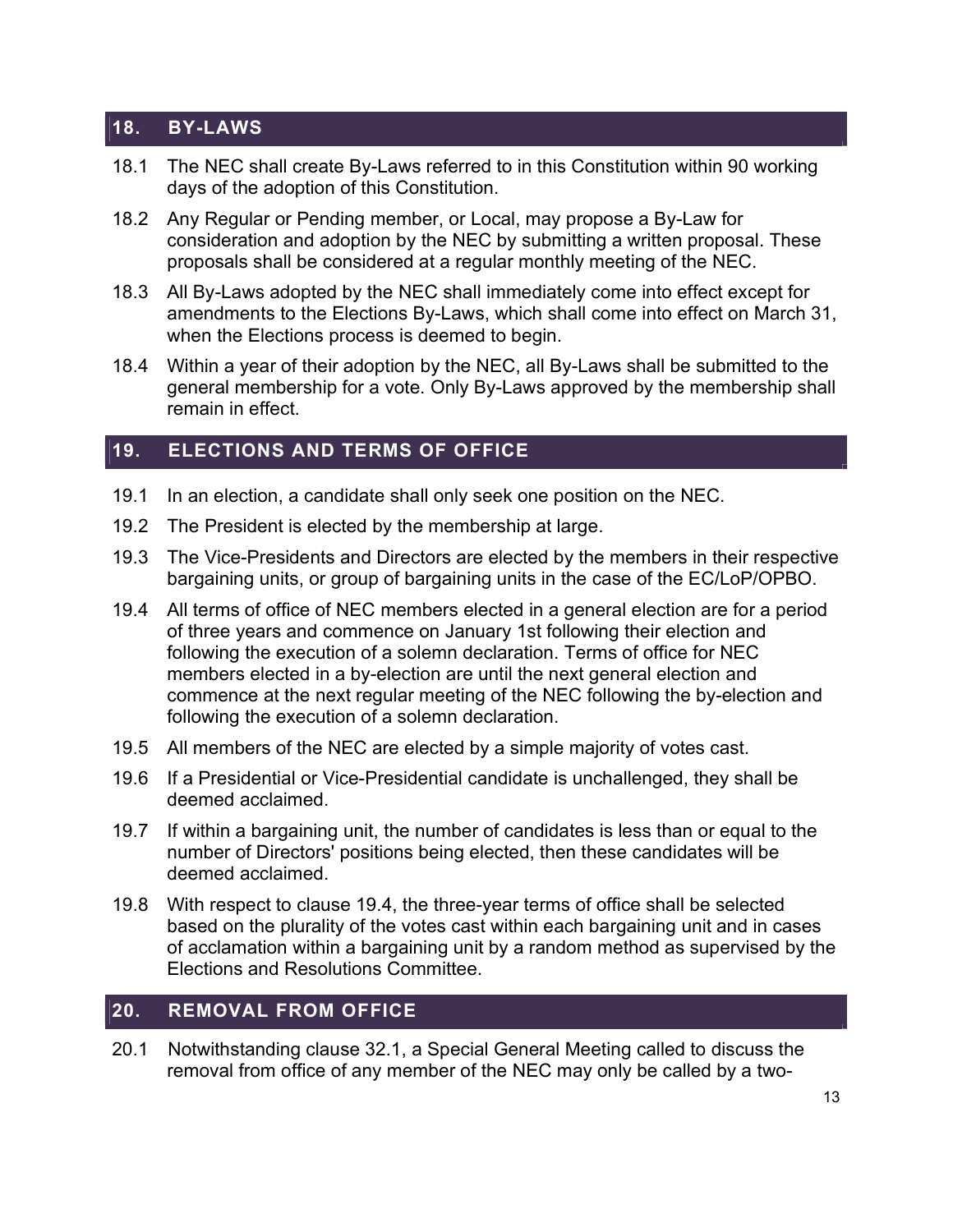thirds majority of the NEC, or by a petition signed by 100 Regular or Pending Members. The meeting shall be held in accordance with clauses 32.2 and 32.3.

20.2 A member of the NEC shall only be removed from office by a two-thirds majority of the votes cast by the membership.

#### 21. VACANCIES

- 21.1 In the event of incapacity, resignation, removal from office or death of the President, the NEC shall designate a Vice-President to assume the duties of the President for the balance of the term.
- 21.2 In the event a Vice-President assumes the duties of the President, or in the event of incapacity, resignation, removal from office or death of a Vice-President, NEC shall designate a Director from the corresponding TR or EC/LoP/OPBO group of bargaining units to assume the duties as Vice-President for the balance of the term.
- 21.3 Annual by-elections shall be held to fill any vacant Director position on the NEC. By-elections shall be held on the same schedule and following the same procedures as regular elections pursuant to By-Law 3. For greater certainty this clause excludes the President and Vice-Presidents.
- 21.4 In the event that a bargaining group's representation on the NEC falls below 50 percent, the position or positions may be filled with a Regular or Pending Member of the corresponding bargaining unit by nomination and approval of the NEC until the next scheduled by-election or general election.

# 22. LOCALS

- 22.1 A Local will be formed wherever there is ten or more Regular or Pending Members who support its formation.
- 22.2 A member shall belong to only one Local.
- 22.3 The establishment of a Local shall be subject to the approval of the NEC.
- 22.4 Each Local shall have an Annual General Meeting at which officers shall be elected and stewards approved. Prior to commencing their terms, elected and appointed officers must execute a solemn declaration and return the signed original copy to the National Office.
- 22.5 Each Local may adopt By-Laws which must be consistent with this Constitution. To ensure consistency, By-Laws must be reviewed by the NEC or a delegated sub-committee of the NEC.
- 22.6 In consultation with the national office, local representatives of the Association may consult with the employer on issues of Local concern.
- 22.7 Within the National Capital Region, there shall normally be only one Local within a Department or Agency.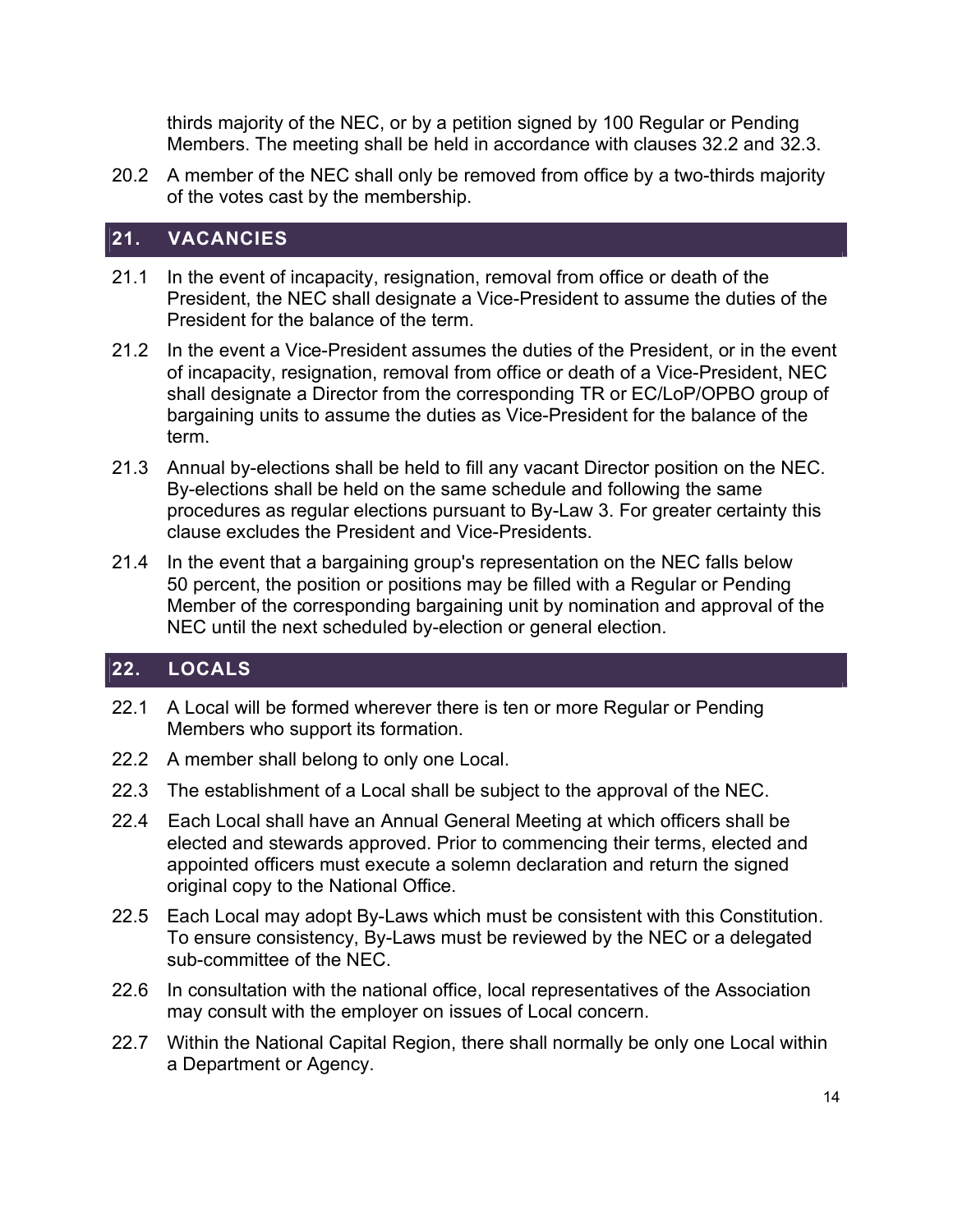- 22.8 The membership of a Special Operating Agency may submit a request to the NEC for a separate Local.
- 22.9 Notwithstanding clauses 22.7 and 22.8, members of the Association working for the Translation Bureau constitute a separate Local.
- 22.10 Should a Local dissolve or be suspended for cause by the NEC, all records, property, and funds shall be returned to the care and safekeeping of the national office to be placed in trust by the NEC until such time as the Local may be reinstated or reorganized.
- 22.11 Where, in the opinion of the NEC, it is neither possible nor practical to reinstate or reorganize a Local so dissolved or suspended, the records, property, and funds held in trust may be applied at the discretion of the NEC for Association purposes.

#### 23. LOCAL LEADERSHIP COUNCIL

- 23.1 The Local Leadership Council shall consist of the National President, National Vice- Presidents and members of the Executive Committees of Locals and all Stewards.
- 23.2 It shall discuss matters of importance to the Local Leadership and may make and vote on recommendations to the NEC on matters affecting the Association. Successful recommendations shall be presented to the NEC.
- 23.3 Meetings of the Local Leadership Council shall be called at least once a year.
- 23.4 Additional meetings shall be called at the request of the President, NEC or ten or more members of the Local Leadership Council.
- 23.5 The Finance Committee shall consult with the Local Leadership Council in preparing the annual budget.
- 23.6 The NEC shall consult with the Local Leadership Council in developing and amending By-Laws or Constitutional amendments.
- 23.7 The National Executive Committee members attend the CAPE Local Leadership Council meetings only as observers except for the Association President who shall chair the meeting in accordance with clause 9.5.
	- 23.7.1 NEC members will only provide information and answer questions.
	- 23.7.2 NEC members will not vote on recommendations made by Council members present at the meeting.
	- 23.7.3 The NEC will receive recommendations passed by the members present at the Local Leadership Council meeting and report back to the Council in a timely manner.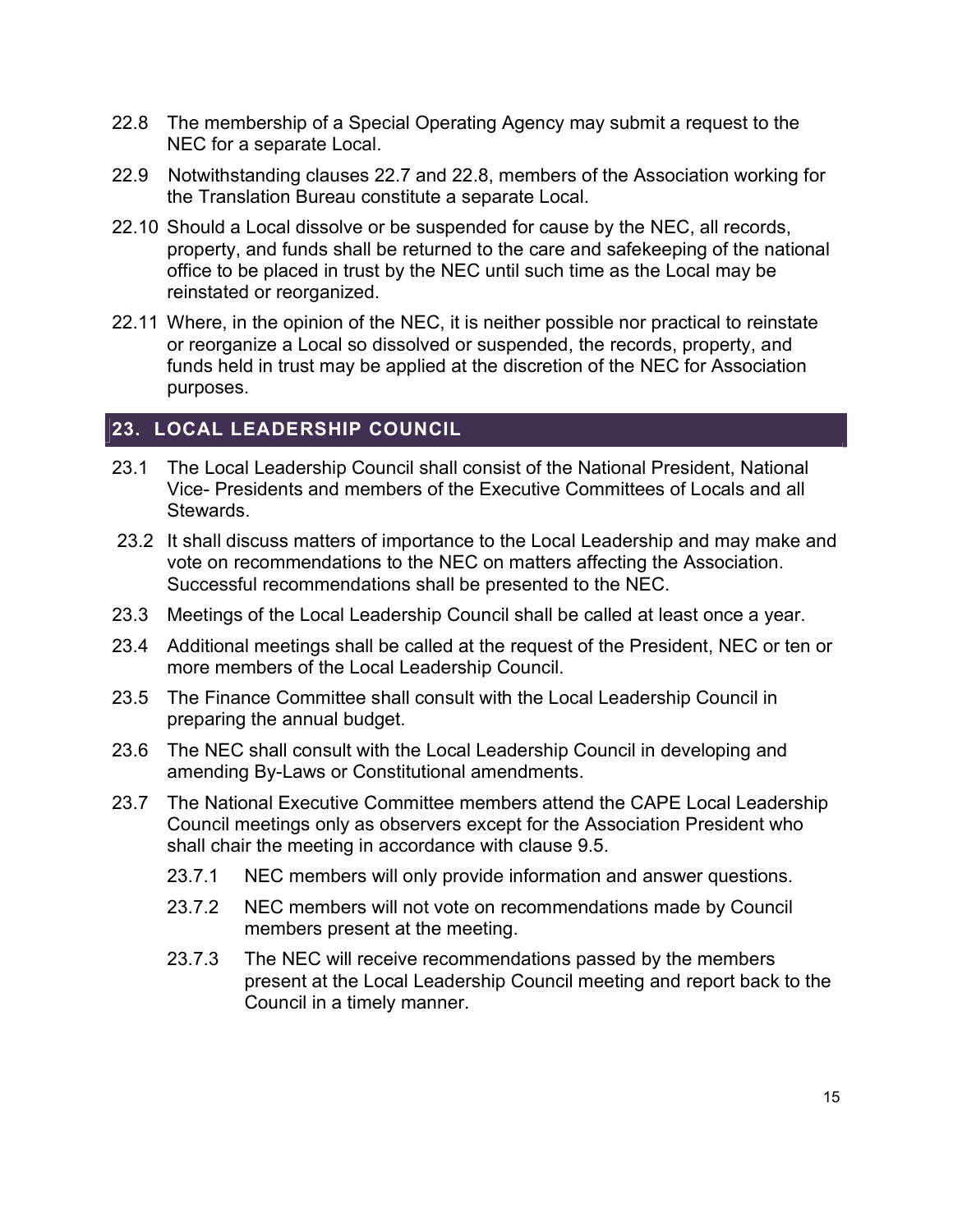#### 24. PRESIDENTS' COUNCIL

- 24.1 The Presidents' Council shall consist of CAPE's President and Vice-Presidents, and the Local Presidents.
- 24.2 The Presidents' Council shall meet at least once in every calendar year to discuss matters of importance to CAPE's Locals.
- 24.3 The Presidents' Council may make recommendations to the NEC on matters affecting the Association.
- 24.4 The Association President shall chair the meetings in accordance with clause 9.5, and the Vice-Presidents attend only as observers.
	- 24.4.1 The NEC will receive recommendations passed by the members present at the Presidents' Council and report back to the Council in a timely manner.

#### 25. MEMBERSHIP ELIGIBILITY

- 25.1 Membership in the Association is contingent upon the payment of dues and the submission of a completed application form.
- 25.2 Notwithstanding clause 25.1, members on unpaid leave shall not be required to pay regular dues to remain in good standing, but shall be required to pay dues retroactive to the beginning of their leave should they require the Association to provide professional services.
- 25.3 Notwithstanding clause 25.1, a Regular Member who has a priority for reappointment without competition to a position within the Public Service shall have the right to retain Regular Membership, if the member so desires, for a period not exceeding one year.

# 26. RIGHTS OF REGULAR MEMBERS AND PENDING MEMBERS

All Regular and Pending members shall have the right to:

- 26.1 Be informed by the Association on matters of concern or interest.
- 26.2 Participate; propose and vote on recommendations in general meetings.
- 26.3 Seek the services of the Association on employment-related matters that are within its powers.
- 26.4 Nominate and vote for officers of the Association.
- 26.5 Seek and hold elected office in the Association.
- 26.6 Vote by electronic ballot or by other means as specified in the By-Laws.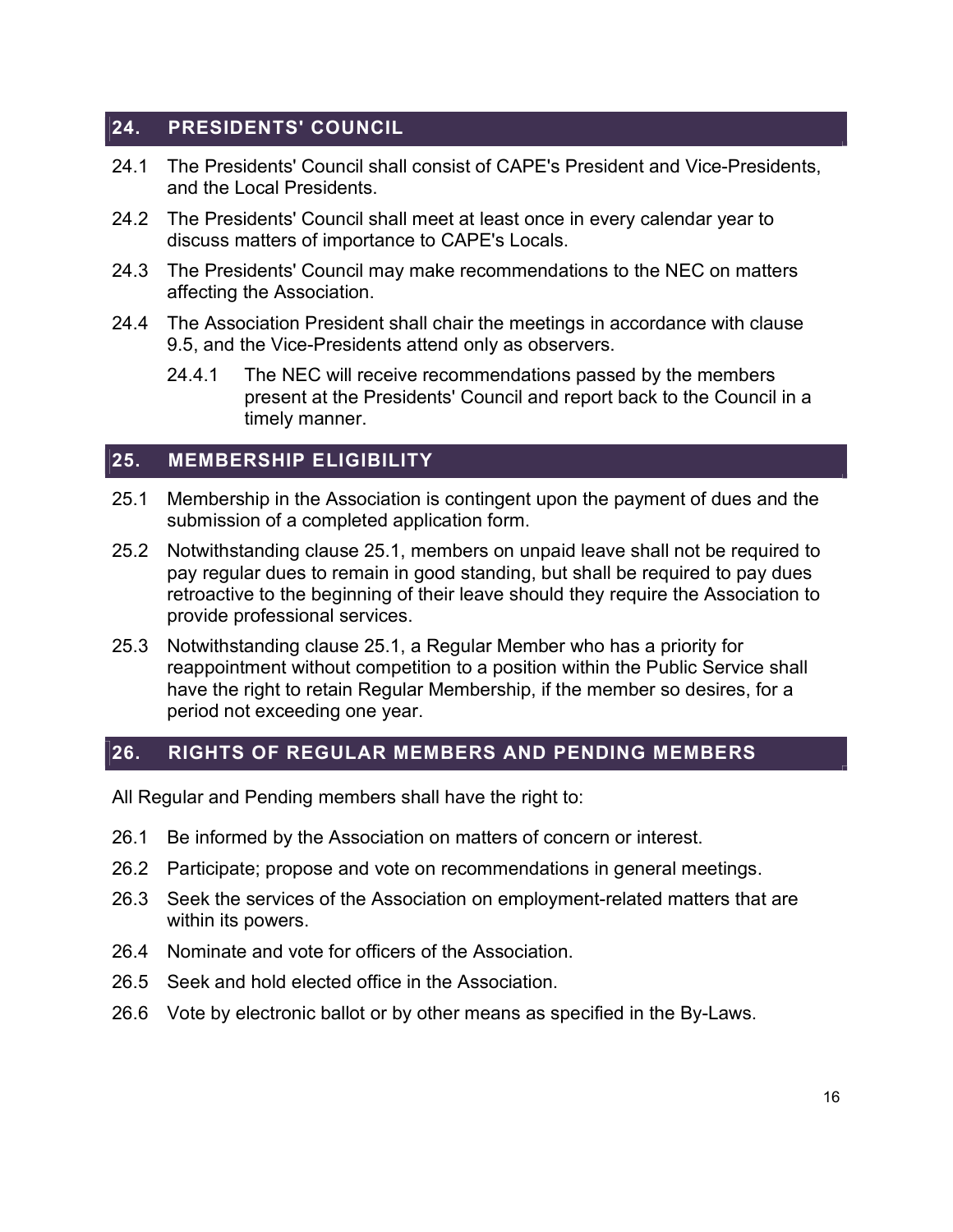- 26.7 Observe meetings of Association committees, and to request minutes of such meetings, except when a committee by specific motion declares a particular matter to be confidential.
- 26.8 Be a member of any committee established by the Association or NEC except where membership is restricted to the NEC.
- 26.9 Propose and vote on resolutions, By-Laws and Constitutional amendments, as specified in the By-Laws.
- 26.10 Receive an electronic link to the Annual Report on the affairs of the Association or by other means as specified in the By-Laws.
- 26.11 Receive a copy of any tentative Collective Agreement reached with the employer and to ratify that Collective Agreement.

#### 27. RIGHTS OF ASSOCIATE MEMBERS AND HOLDING MEMBERS

27.1 To attend general meetings and to be informed on matters of concern or interest.

#### 28. REGISTER OF MEMBERS

- 28.1 A register of all members shall be maintained in the national office.
- 28.2 The register shall be confidential to the Association.
- 28.3 When deemed to be in the interest of the membership, the Association may arrange distribution of material on behalf of another organization, company or person, to all or part of the membership.

#### 29. VOTING

- 29.1 All voting shall be conducted in an honest and transparent manner that respects the confidentiality of all voting members.
- 29.2 All voting shall be by electronic ballot or by other similar means, as specified in the By- Laws.
- 29.3 Prior to any voting, the NEC shall normally call a general meeting to discuss the issues to be voted on.
- 29.4 Detailed voting procedures and guidelines, as specified in the By-Laws of the Association, shall provide for a fair and orderly voting process, and ensure that the members may vote in an informed manner.
- 29.5 All resolutions and By-Laws and all recommendations from the AGM, the Membership Budget Meeting, the Local Leadership Council and the Presidents' Council shall be adopted by a simple majority of the votes cast.
- 29.6 The Constitution shall only be amended by a two-thirds majority of the votes cast.
- 29.8 A member of the NEC shall be elected by a simple majority of the votes cast.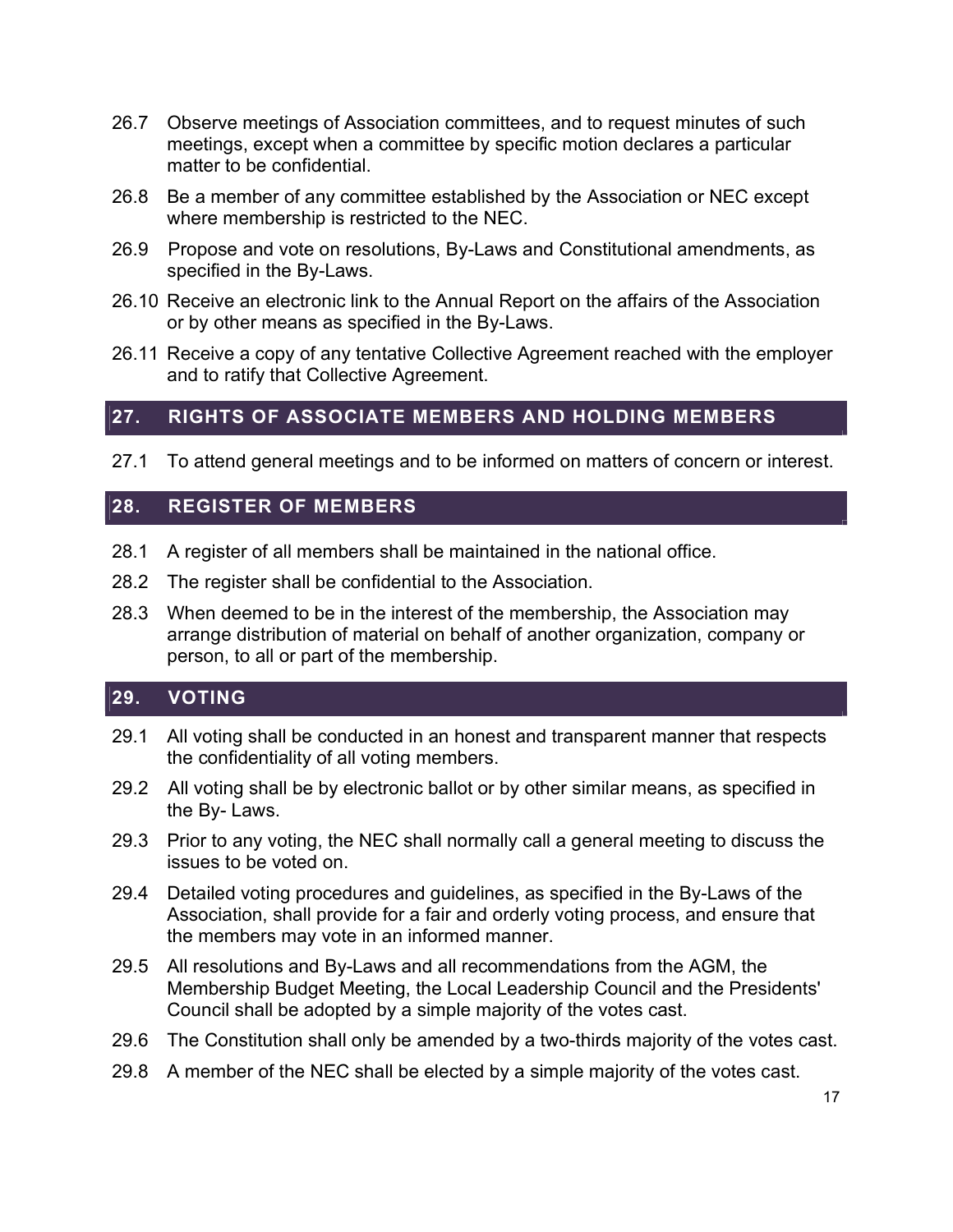29.9 A member of the NEC shall only be removed from office by a two-thirds majority of the votes cast.

#### 30. ANNUAL GENERAL MEETING (AGM)

- 30.1 An Annual General Meeting (AGM), to which all members shall be invited, shall take place in the National Capital Region normally in the month of November.
- 30.2 Records of the issues discussed at the AGM shall be taken and made available to members.
- 30.3 Members attending an AGM can make and vote on recommendations to the National Executive Committee on matters arising at the meeting. Successful recommendations shall be presented to the NEC.
- 30.4 The AGM shall:
	- 30.4.1 discuss issues of concern and the strategic vision of the Association for the coming year(s);
	- 30.4.2 discuss the proposed resolutions;
	- 30.4.3 hear from candidates for positions on the NEC in an election year.
	- 30.4.4 review and discuss the audited financial statements;
	- 30.4.5 be recorded and a written report be made available to members.
- 30.5 National Executive Committee members attend CAPE AGMs only as observers except for the Association President who shall chair the meeting in accordance with clause 9.5.
	- 30.5.1 NEC members will only provide information and answer members' questions.
	- 30.5.2 NEC members will not vote on recommendations made by members present at the meeting.
	- 30.5.3 The NEC will receive recommendations passed by the members present at the AGM and report back to the membership in a timely manner.

#### 31. MEMBERSHIP BUDGET MEETING (MBM)

- 31.1 An Annual Membership Budget Meeting (MBM), to which all members shall be invited, shall take place in the National Capital Region.
- 31.2 Members attending an MBM can make and vote on recommendations to the National Executive Committee on matters arising at the meeting. Successful recommendations shall be presented to the NEC.
- 31.3 The MBM shall:
	- 31.3.1 discuss issues of concern and interest relating to the budget;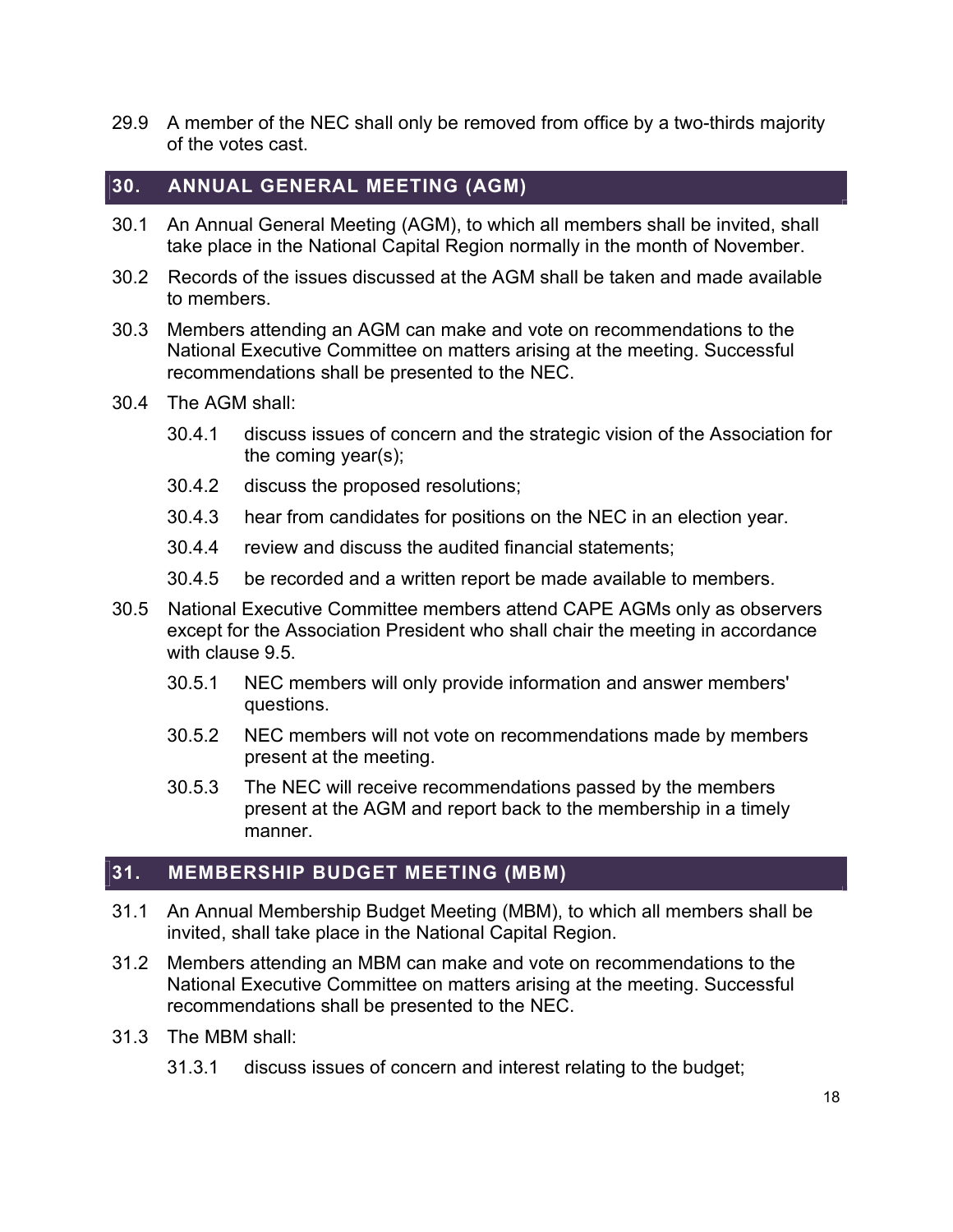- 31.3.2 review and discuss the proposed budget;
- 31.3.3 review and discuss the audited financial statements.
- 31.4 National Executive Committee members attend CAPE MBMs only as observers except for the Association President who shall chair the meeting in accordance with clause 9.5.
	- 31.4.1 NEC members will only provide information and answer members' questions.
	- 31.4.2 NEC members will not vote on recommendations made by members present at the meeting.
	- 31.4.3 The NEC will receive recommendations passed by the members present at the MBM and report back to the membership in a timely manner.

# 32. SPECIAL GENERAL MEETING (SGM)

- 32.1 Except in the case of collective bargaining, an SGM shall be called by the NEC, or upon the petition of not less than fifty Regular or Pending Members of the Association. Such a petition must state the reason(s) for the meeting.
- 32.2 An SGM shall be called within thirty working days of the decision of the NEC or receipt of a petition.
- 32.3 Notification of place, date, and time of the SGM shall be sent to all members no later than ten working days prior to the meeting.
- 32.4 In the case of an SGM called for collective bargaining purposes, all members in the bargaining unit shall be invited to attend.
- 32.5 An SGM shall deal only with the matter(s) for which it was called, unless the meeting agrees, by a two-thirds majority, to consider other matters.

#### 33. RULES OF ORDER

33.1 All meetings of the Association shall be governed by the bilingual rules of procedures set out in the By-Laws.

#### 34. QUORUMS

34.1 For all Association Committees to conduct business, a simple majority of its members must be present.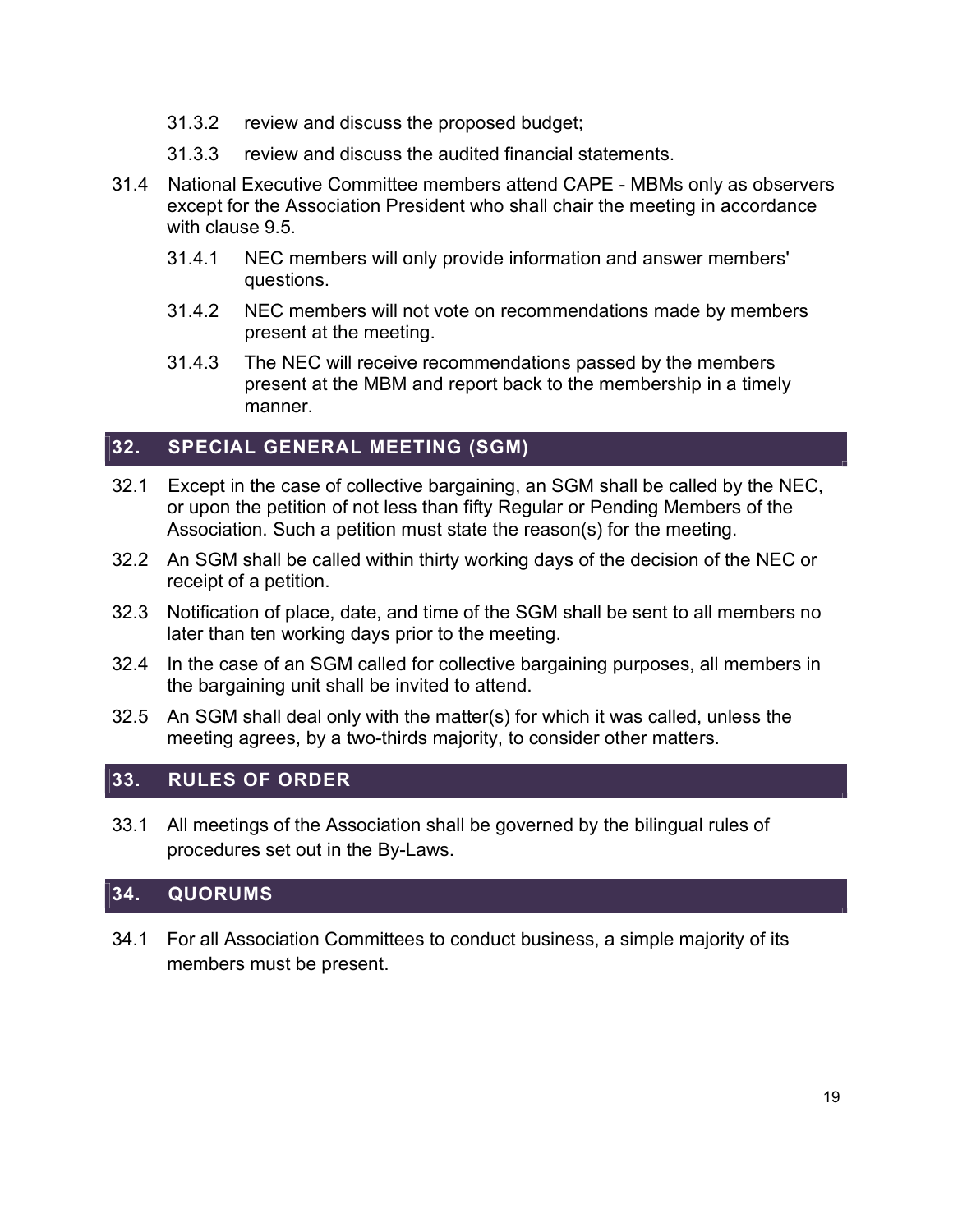# 35. FINANCIAL CONTROLS

- 35.1 The NEC shall appoint and recommend to the members for approval, a firm of chartered accountants.
- 35.2 The chartered accountants shall audit the financial statements of the Association annually.
- 35.3 The NEC shall:
	- 35.3.1 submit a budget for the ensuing two years for discussion at the MBM, and it shall be considered for approval by a vote of the members;
	- 35.3.2 submit audited financial statements for discussion at the AGM, and these shall be considered for approval by a vote of the members.
- 35.4 The Finance Committee shall ensure all financial records of the Association are maintained in a manner recommended by its auditors and approved by the NEC.
- 35.5 The chairperson of the Finance Committee will report to the membership on the financial affairs of the Association.
- 35.6 The NEC shall designate, voting (as defined in Clause 8.2) members of the NEC: the President, the Vice-Presidents, one of the voting Directors, and the Finance Officer and one of the non-voting (as defined in Clause 8.6) Executive Directors of the association's management as signing officers of the Association. The signature of two of these signing officers, one of whom shall be a voting member, is sufficient to execute the financial affairs of the Association.
- 35.7 Cheques and money orders shall be made payable in the name of the Association.
- 35.8 The fiscal year of the Association shall commence on May 1 and end on April 30 of the following year.

# 36. PRESIDENT'S SALARY AND BENEFITS

- 36.1 The financial terms and conditions for the position of President shall be reviewed on a triennial basis in the year preceding a Presidential election. The review shall be conducted by an independent compensation consultant selected by the NEC.
- 36.2 The NEC shall establish the financial terms and conditions that will form the basis of the President's employment contract based on the recommendations received by the independent compensation consultant pursuant to clause 36.1.
- 36.3 The financial terms and conditions shall be approved by the NEC prior to the publication of the Notice of Election/Call for Nominations in the year of a Presidential election.